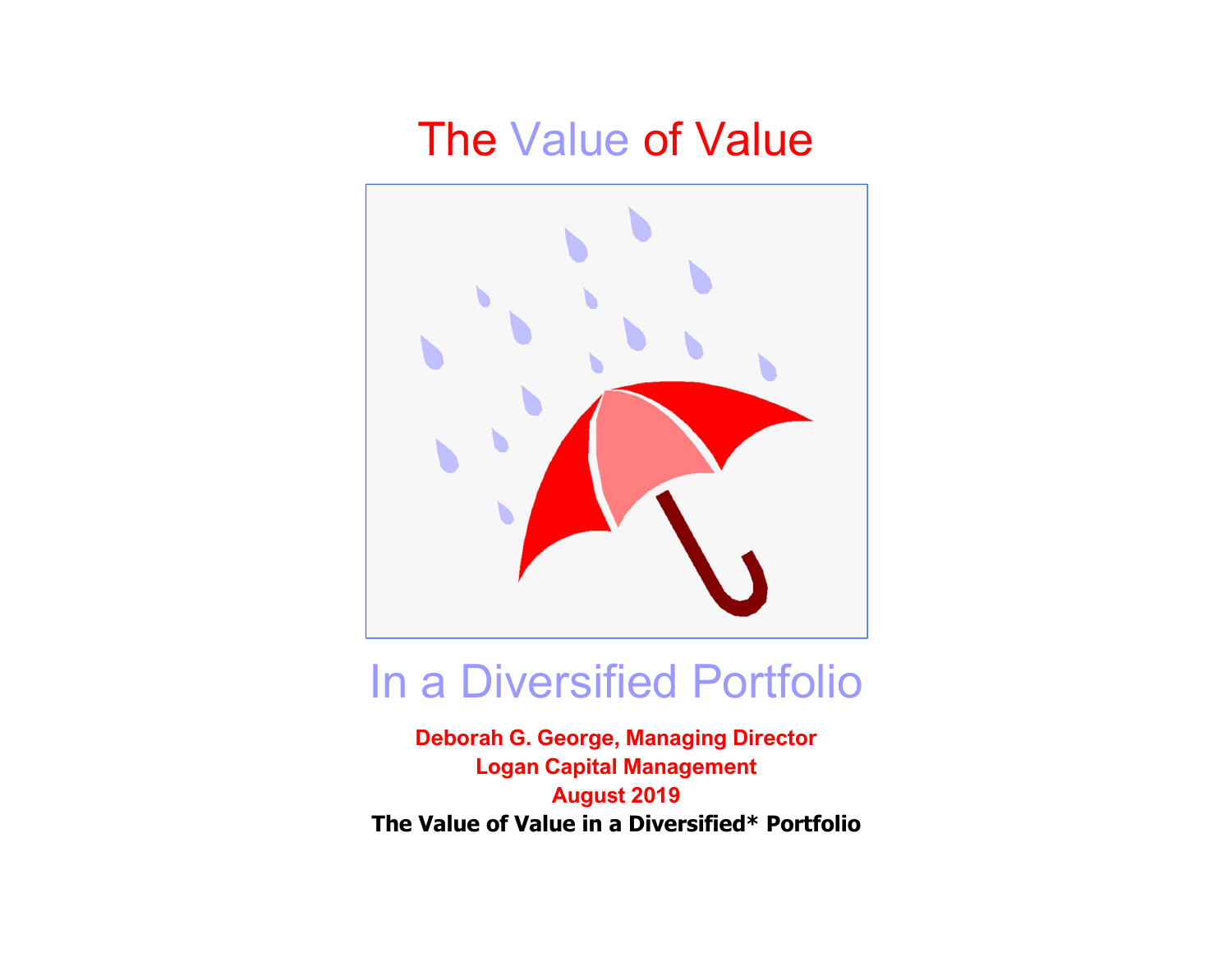In order to aim for smooth growth in a large pension fund's equity assets, complementary strategies can be employed. The most common structure pairs growth and value strategies, which tend to perform inversely to each other. Ideally, in strong markets growth investments propel the assets forward, while in weak markets, value investments will be meaningfully protective to help to stabilize returns and avoid giving back most of the growth-fueled gains.

The graph below illustrates the complementary nature of the Russell 1000 Growth Index \*\*(blue) and the Russell 1000 Value Index\*\* (red) by plotting excess return over rolling one-year periods versus the S&P 500\*\* (black) to represent the US stock market.



Source: Zephyr StyleADVISOR

\*Diversification does not guarantee a profit or protect against a loss in a declining market. It is a method used to help manage investment risk. \*\* Please see Disclosures and Definitions at the end of this paper.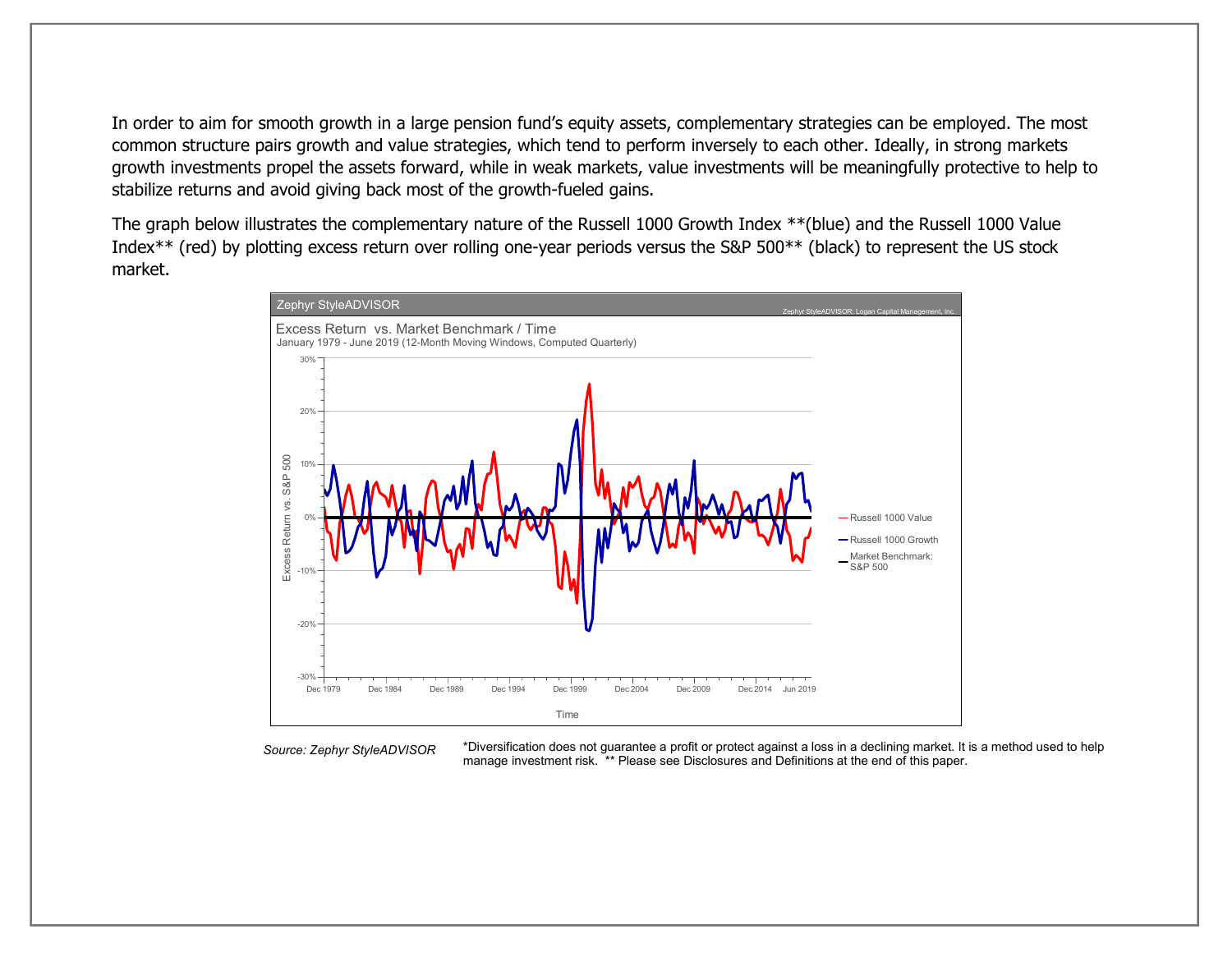Taking this a step further, we looked at twelve "crisis" periods since Black Monday in 1987, where the S&P 500 either declined significantly or stayed down for some period of time in response to economic or political events, to assess how well the widely-used Russell 1000 Value Index "did its job" to be protective.

The following graph shows that in nine of twelve instances the Index was not significantly protective versus the S&P 500's performance, declining either in line with or more than the S&P 500, or losing just 1-2% less.



R1000 Value Performance During Market Crisis

■ R1000V ■ S&P 500

Data source: Zephyr StyleADVISOR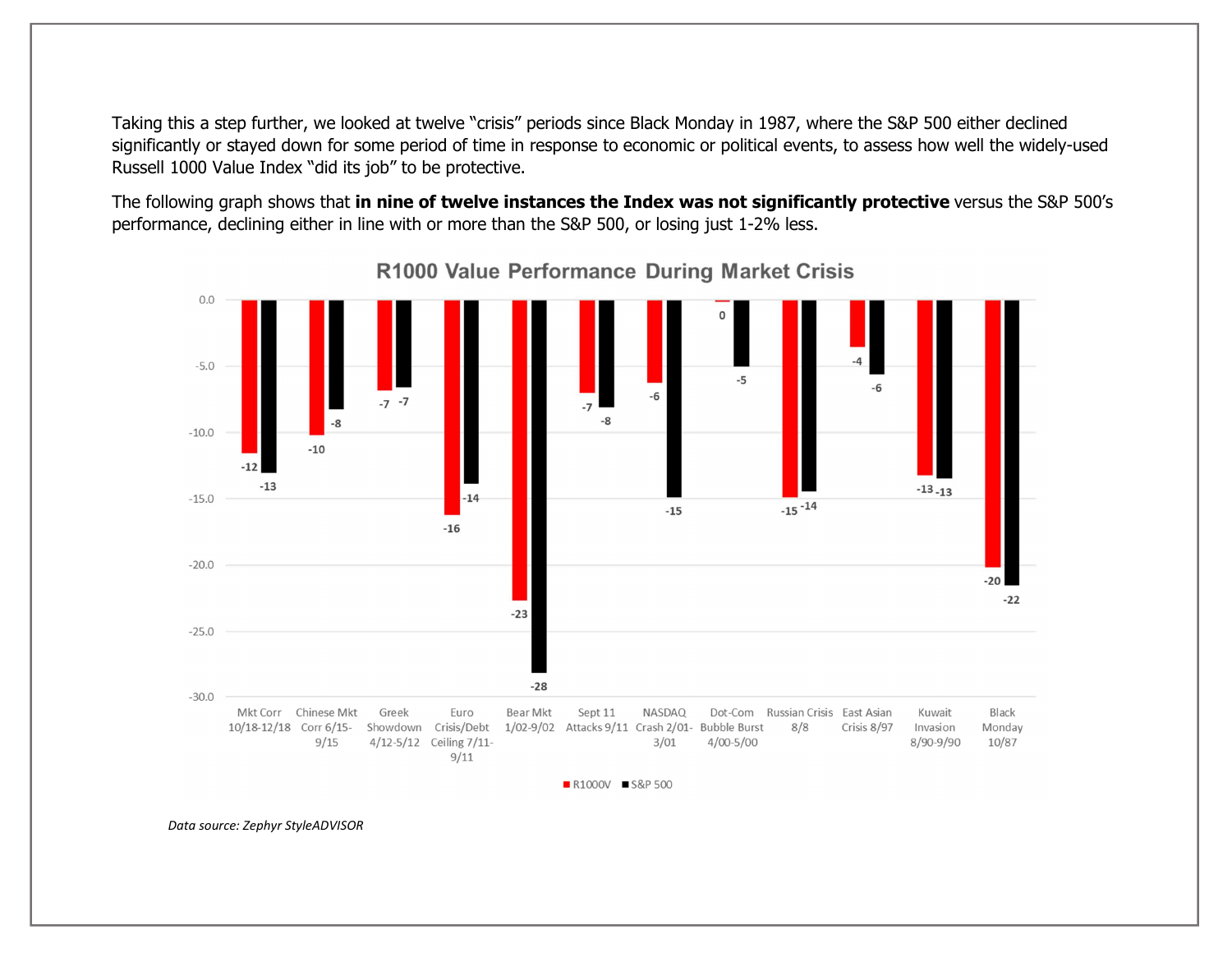In comparison\*\*, Logan Capital's Concentrated Value strategy CAN offer the type of protection expected of a value investment, as shown below. The strategy outperformed the S&P 500 in eleven of twelve periods. During the NASDAQ\*\* Crash, it lost just 33 bps and outperformed the market by more than 14%. This is the value of value in a diversified portfolio.

![](_page_3_Figure_1.jpeg)

## **Logan Concentrated Value Performance During Market Crisis**

Data source: Zephyr StyleADVISOR \*\* Please see Disclosures and Definitions at the end of this paper.